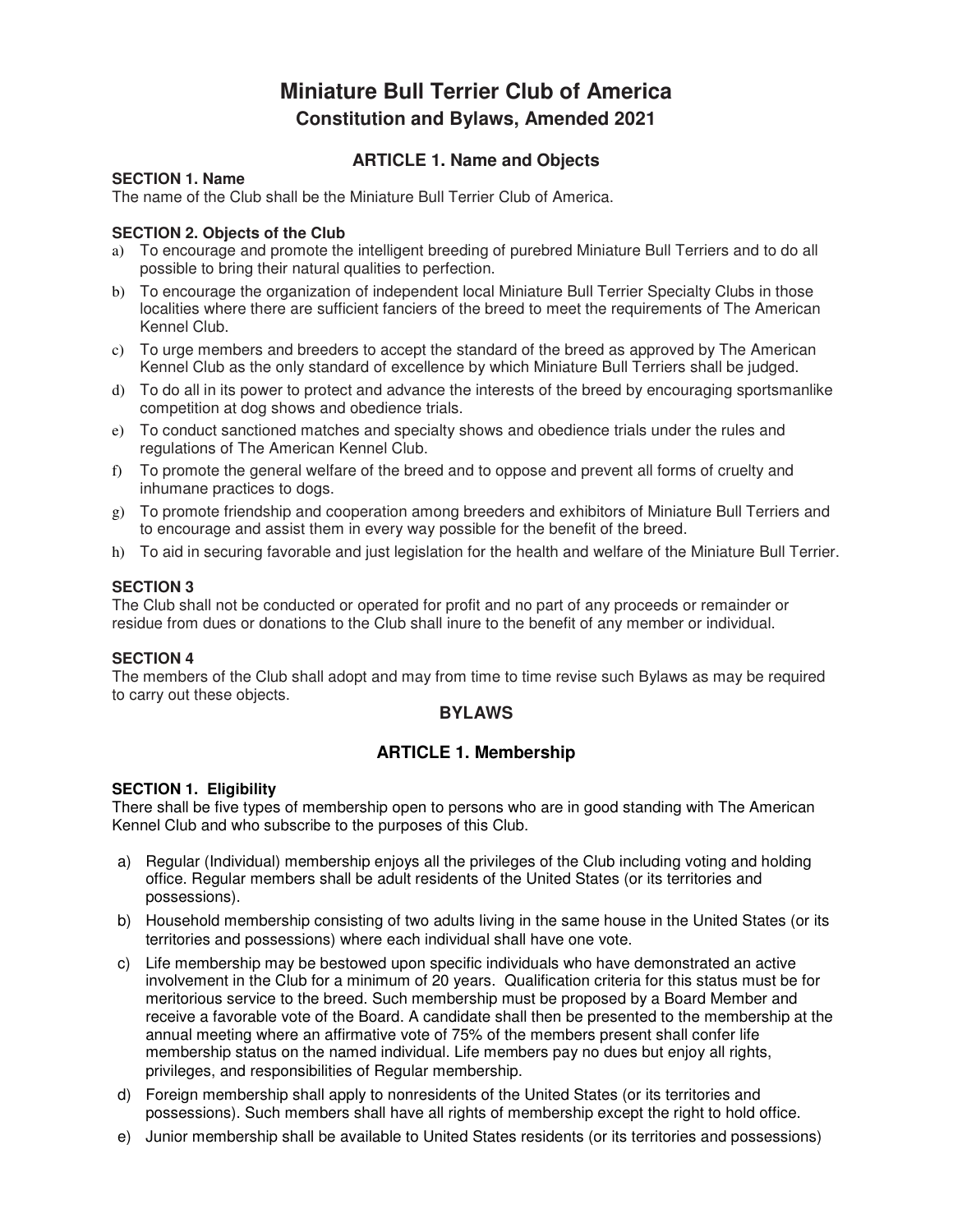younger than 18, which automatically converts to Regular membership at age18. Junior members shall have all rights of membership, except the right to vote and hold office.

#### **SECTION 2. Dues**

Membership dues shall be set from time to time by the Board of Directors, but shall not exceed \$100.00 per membership. In setting dues the Board of Directors may have different dues for different member classifications. Dues are payable on or before the 1st day of April each year. During the month of February, the Treasurer shall send to each member a dues notice for the ensuing year. No member may vote whose dues are not paid for the current year.

#### **SECTION 3. Election to Membership**

Each applicant for membership shall apply on a form as approved by the Board of Directors and which shall provide that the applicant agrees to abide by the Constitution and Bylaws of the MBTCA and the Rules of The American Kennel Club and AKC's Code Of Sportsmanship. The application shall state the name, address, and occupation of the applicant, together with his/her experience in dogs and shall carry the endorsement of one member in good standing. Accompanying the application, the prospective member shall submit dues payment for the current year.

All applications are to be filed with the Corresponding Secretary and a copy of each application shall be promptly sent to the Board of Directors to be voted on by secret ballot within 60 days. The Board will vote by secret ballot either by paper ballot or electronic voting conducted by an independent organization. Affirmative votes of 2/3 of the Board of Directors present at a meeting of the Board or 2/3 of the entire Board voting by mail shall be required to elect an applicant.

An application not approved by the Board may be presented by one of the applicant's endorsers at the next annual meeting of the Club and the Club may elect such applicant by favorable vote of 75% of the members present. Applicants for membership who have been rejected by the Club may not reapply within 12 months after such rejection.

#### **SECTION 4. Termination of Membership**

Members may be terminated:

- a) By resignation. Any member in good standing may resign from the Club upon written notice to the Corresponding Secretary; but no member may resign when in debt to the Club. Obligations other than dues are considered a debt to the club and must be paid in full prior to resignation.
- b) By lapsing. A membership will be considered as lapsed and automatically terminated if such member's dues remain unpaid 30 days after the 1st of April. However, the Board may grant an additional 30 days of grace to such delinquent members in meritorious cases. In no case may a person be entitled to vote whose dues are unpaid after April 1st.
- c) By expulsion. A membership may be terminated by expulsion as provided in Article VI of these Bylaws.

### **ARTICLE II. Meetings and Voting**

#### **SECTION 1. Annual Meeting**

The annual meeting of the Club shall be held from September 1st through December 1st in conjunction with the Club's National Specialty if possible, at a place, date, and hour designated by the Board of Directors. Written notice of the Annual Meeting shall be mailed and/or emailed by the Recording Secretary to each member at least 30 days prior to the date of the meeting. The quorum for the Annual Meeting shall be 10% of the members in good standing.

#### **SECTION 2. Special Club Meetings**

Special Club meetings may be called by the President, or by a majority vote of the Board, and shall be called by the Recording Secretary upon receipt of a petition signed by 10% of the members of the Club who are in good standing. Such meetings shall be held at such an hour and place as may be designated by the Board of Directors. Notice of such meeting shall be sent by the Recording Secretary in any manner prescribed by the laws of the state in which the club is incorporated at least 14 days and not more than 30 days prior to the meeting. The notice of the meeting shall state the purpose of the meeting, and no other Club business may be transacted. The quorum for such a meeting shall be 10% of the membership in good standing.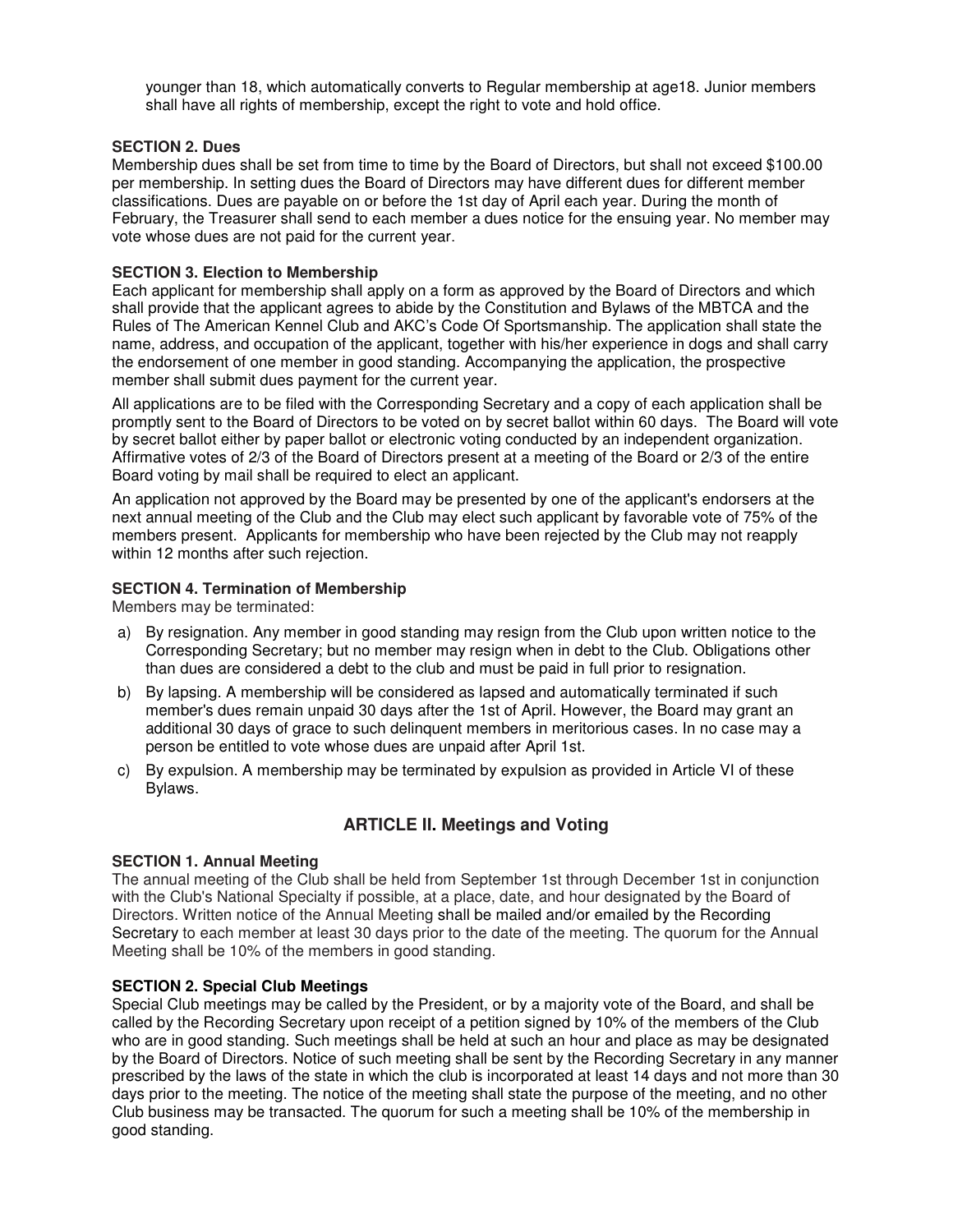#### **SECTION 3. Board Meetings**

There shall be 4 mandatory meetings of the Board of Directors each year, which shall be held at such times and places or via telephone conference call or via video conference as are designated by the President or by a majority vote of the entire Board. Notice of each such meeting shall be sent by the Recording Secretary in any manner prescribed by the laws of the state in which the club is incorporated to each member of the Board at least 14 days prior to the meeting, unless the majority of the Board waives the notice. The quorum for such a meeting shall be the majority of the board.

#### **SECTION 4. Board Business**

The Board of Directors may also conduct business by telephone conference call (including disciplinary hearings), or video conference call or by any other method permitted by the laws of the state in which the club is incorporated. Items voted upon by any method other than "in-person" must be confirmed in writing by the Recording Secretary within seven days.

### **ARTICLE III. Directors and Officers**

#### **SECTION 1. Board of Directors**

The Board shall be comprised of the President, Vice-President, Second Vice-President, Recording Secretary, Corresponding Secretary, Treasurer, AKC Delegate and two other persons, all of who shall be members in good standing who are residents of the United States. These members of the Board shall be elected for two-year terms in even numbered years as provided in Article IV. Board members shall serve until their successors are elected and installed. General management of the Club's affairs and fiduciary responsibilities shall be entrusted to the Board of Directors.

#### **SECTION 2. Officers**

The Club's officers, consisting of the President, First Vice-President, Second Vice-President, Recording Secretary, Corresponding Secretary, and Treasurer shall serve in their respective capacities both with regard to the Club and its meetings and the Board and its meetings.

- a) The President shall preside at all meetings of the Club and of the Board, and shall have the duties and powers normally appurtenant to the Office of President in addition to those particularly specified in these Bylaws.
- b) The First Vice-President shall have the duties and exercise the powers of the President, in case of the President's death, absence, or incapacity.
- c) The Second Vice-President shall have the duties and exercise the powers of the First Vice-President in case of his/her death, absence, or incapacity.
- d) The Recording Secretary shall keep a record of all meetings of the Club and the Board of Directors and of all votes taken by mail, and of all matters of which a record shall be ordered by the Club. He/she shall have charge of the member correspondence, notify members of meetings, notify new members of their approval for membership, notify officers and directors of their election to office, keep a roll of the members of the Club **who are in good standing** with addresses, which shall be sent to any member in good standing, upon written request, not more than once every Club year, and carry out such other duties as are prescribed by these Bylaws.
- e) The Corresponding Secretary shall act as Club representative in all matters involving correspondence with nonmembers and nonmember organizations. It shall be the responsibility of the Corresponding Secretary to deal with all queries from the public regarding the breed and Club function. The Corresponding Secretary shall at times be called upon to assist the Recording Secretary as directed by the Board of Directors, and carry out such other duties as are prescribed by these Bylaws.
- f) The Treasurer, in addition to those particularly specified in these Bylaws, shall collect and receive all monies due or belonging to the Club. He/she shall deposit the same in a bank designated by the Board, in the name of the Club. His/her books shall at all times be open to inspection by the Board and he/she shall report to them at every meeting the condition of the Club's finances and every item of receipt or payment not before reported. Any expenditure in excess of \$100 shall require Board approval, and at the annual meeting he/she shall render an account of all monies received and expended during the previous fiscal year. The Treasurer shall be bonded in such amount, as the Board of Directors shall determine, premium of such bond to be paid out of the funds of the Club.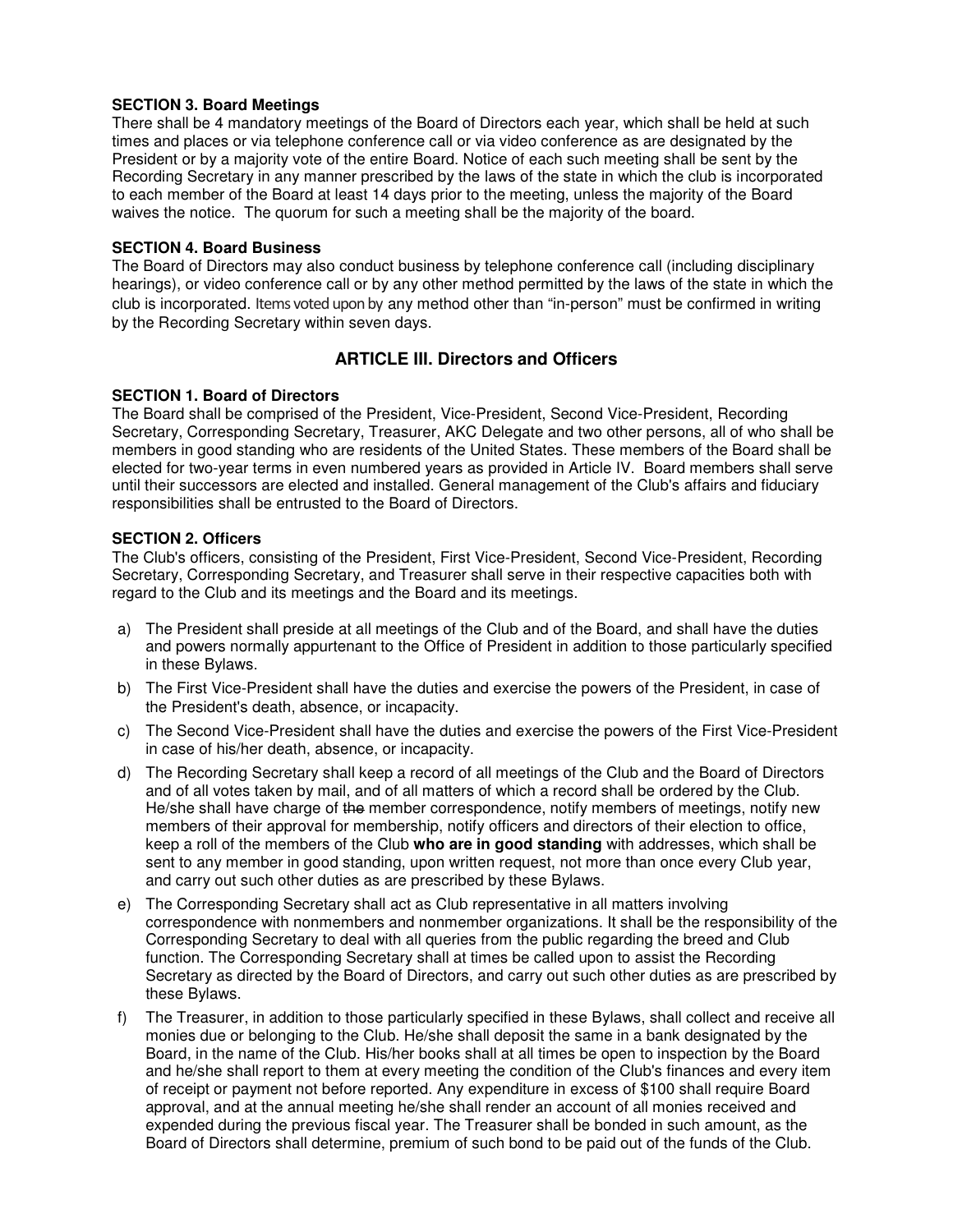g) AKC Delegate – among other duties, the Delegate shall report to the Club all actions and matters discussed at AKC's Quarterly Delegate Meetings. The Delegate is an elected official and a voting member of the Board. Term of office is 2 years with an unlimited number of terms permitted.

#### **SECTION 3. Vacancies**

Any vacancies occurring on the Board or among the officers during the year shall be filled for the remainder of the positions term by a majority vote of the Board except that the Office of President shall be filled automatically by the First Vice-President, and the resulting vacancy in the Office of First Vice-President shall be filled by a majority vote by the Board**. (In the event of a vacancy of the AKC Delegate, the club must apply to the office of the AKC Executive Secretary for approval of Delegate credentials).** 

### **ARTICLE IV. The Club Year, Voting, Nominations, Elections**

#### **SECTION 1. Club Year**

The Club's fiscal year shall begin on April 1st and end on March 31st. The Club's official year shall begin on January 1st of each year and end on December 31st. The elected officers and directors shall take office immediately after the Annual General Membership meeting and each retiring officer shall turn over to his/her successor in office all properties and records relating to that office between the date of election and the Annual General Membership meeting, or no later than January  $1<sup>st</sup>$ .

#### **SECTION 2. Voting**

At the Annual Meeting or at a Special Meeting of the Club, voting shall be limited to those members in good standing who are present at the meeting, **except** for the election of Officers, Directors and AKC Delegate and amendments to the Constitution and Bylaws and Standard of the breed, which shall be decided by secret ballot cast by mail **or electronic balloting by an independent firm in accordance with State Law and AKC policy**. Voting by proxy shall not be permitted. The Board of Directors may decide to submit other specific questions for decision of the members.

#### **SECTION 3. Elections**

The Election of Officers and Directors and AKC Delegate shall be held in even numbered years, and shall be conducted by secret ballot in any manner provided for by the laws of the state in which the Club is incorporated. Ballots to be valid must be received by the Recording Secretary or independent professional firm (election agent) designated by the Board by August  $1<sup>st</sup>$ .

The nominated candidate receiving the largest number of votes for each position shall be declared elected. If any nominee, at the time of the annual meeting, is unable to serve for any reason, such nominee shall not be elected and the vacancy so created shall be filled by the new Board of Directors as per Article III.

#### **SECTION 4. Nominations and Ballots**

No person may be a candidate in a Club election who has not been nominated in accordance with these Bylaws.

In even numbered years a Nominating Committee shall be chosen by the Board of Directors before March  $1<sup>st</sup>$ . The Committee shall consist of three members from different areas of the USA and two alternates, all members in good standing and cannot be a member of the current Board of Directors. The Board shall name a chairman for the Committee. The Nominating Committee may conduct its business by mail, email, and conference call.

- a) The Nominating Committee shall nominate from among the eligible members of the Club, one candidate for each vacant office and for each other position on the Board of Directors including the AKC Delegate and shall procure in writing the acceptance of each nominee so chosen. The Committee should consider geographical representation of the membership on the Board to the extent that it is practical to do so. The Committee shall then submit its slate of candidates to the Recording Secretary on or before April 15<sup>th</sup> who shall mail the list, including the full name of each candidate and the name of the state in which he/she resides, to each member of the Club on or before May  $1^{st}$ , so that additional nominations may be made by the members if they so desire.
- b) Additional nominations may be made of eligible members by written petition addressed to the Recording Secretary and received at his/her regular address on or before June 1<sup>st</sup>, signed by five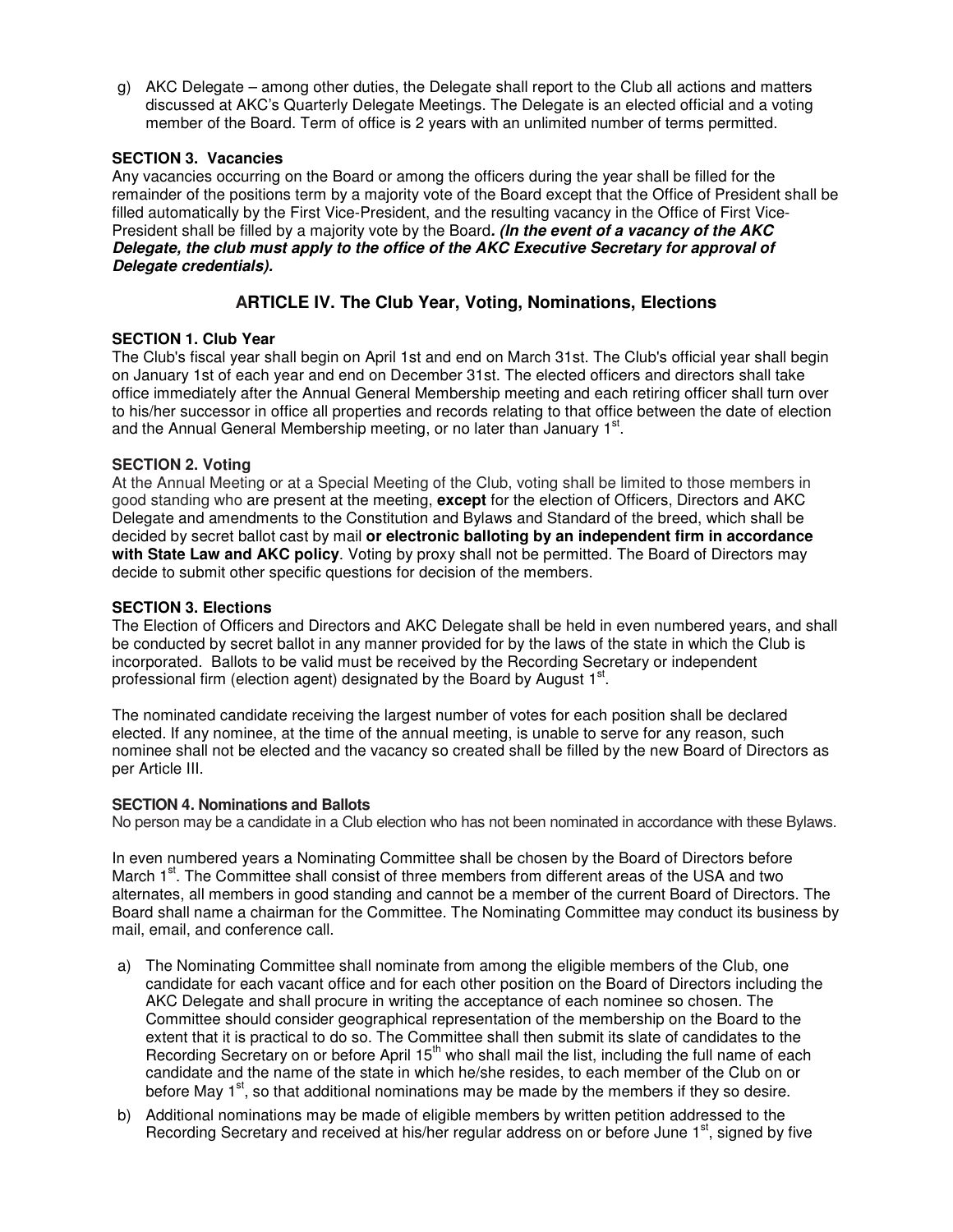members in good standing and accompanied by the written acceptance of each such additional nominee signifying his/her willingness to be a candidate. Except for the position of Delegate, no person shall be a candidate for more than one position.

- c) If no valid additional nominations are received by the Recording Secretary on or before June  $1<sup>st</sup>$ , the Nominating Committee's slate shall be declared elected and no balloting will be required.
- d) If one or more valid additional nominations are received by the Recording Secretary on or before June  $1<sup>st</sup>$ , he/she or an independent professional firm (election agent) designated by the Board shall, on or before July 1<sup>st</sup>, mail to each member in good standing a ballot listing all of the nominees for each position in alphabetical order, with the names of the states in which they reside, together with a blank envelope and return envelope addressed to the Recording Secretary or designated professional firm (election agent) marked "Ballot" and bearing the name of the member to whom it was sent. So that the ballots may remain secret, each voter after marking his/her ballot, shall seal it in the blank envelope which in turn shall be placed in the second envelope addressed to the Recording Secretary or designated professional firm. The Recording Secretary, (election agent) or designated professional firm shall check the returns against the list of members whose dues are paid for the current year prior to opening the outer envelopes and removing the blank envelope, and shall certify the eligibility of the voters as well as the results of the voting. The balloting may be conducted electronically by an independent organization, which specializes in electronic balloting **in accordance with State Law and AKC policy.** The Recording Secretary shall notify the membership of the election results within 7 days after the voting has been completed.
- e) **Nominations cannot be made at the annual meeting or in any manner other than as provided above.**

### **ARTICLE V. Committees**

#### **SECTION 1**

The Board may each year appoint standing committees to advance the work of the Club in such matters as specialty shows, obedience trials, trophies, annual prizes, and other fields which may well be served by committees. Such committees shall always be subject to the final authority of the Board. Special committees may also be appointed by the Board to aid it on particular projects.

#### **SECTION 2**

Any committee appointment may be terminated by a majority vote of the full Board upon written notice to the appointee; and the Board may appoint successors to those persons whose service has been terminated.

#### **ARTICLE VI. Discipline**

#### **SECTION 1. American Kennel Club Suspension**

Any member who is suspended from any of the privileges of the American Kennel Club automatically shall be suspended from the privileges of this Club for a like period.

#### **SECTION 2. Charges**

Any member may proffer charges against a member for alleged misconduct prejudicial to the best interest of the Club or the breed. Written charges with specifications must be filed in duplicate with the Recording Secretary together with a deposit of \$100.00, which shall be forfeited if such charges are not sustained by the Board following a hearing.

The Recording Secretary shall promptly send a copy of the charges to each member of the Board, and the Board shall first consider whether the actions alleged in the charges, if proven, might constitute conduct prejudicial to the best interests of the Club or the breed. If the Board considers that the charges do not allege conduct that would be prejudicial to the best interests of the Club or the breed, it may refuse to entertain jurisdiction. If the Board entertains jurisdiction of the charges it shall fix a date of hearing by the Board or a committee of not less than three members of the Board, not less than three weeks nor more than six weeks thereafter. The Recording Secretary shall promptly send one copy of the charges to the accused member by registered mail together with a notice of the hearing and an assurance that the defendant may personally appear in his/her own defense and bring witnesses if he/she wishes.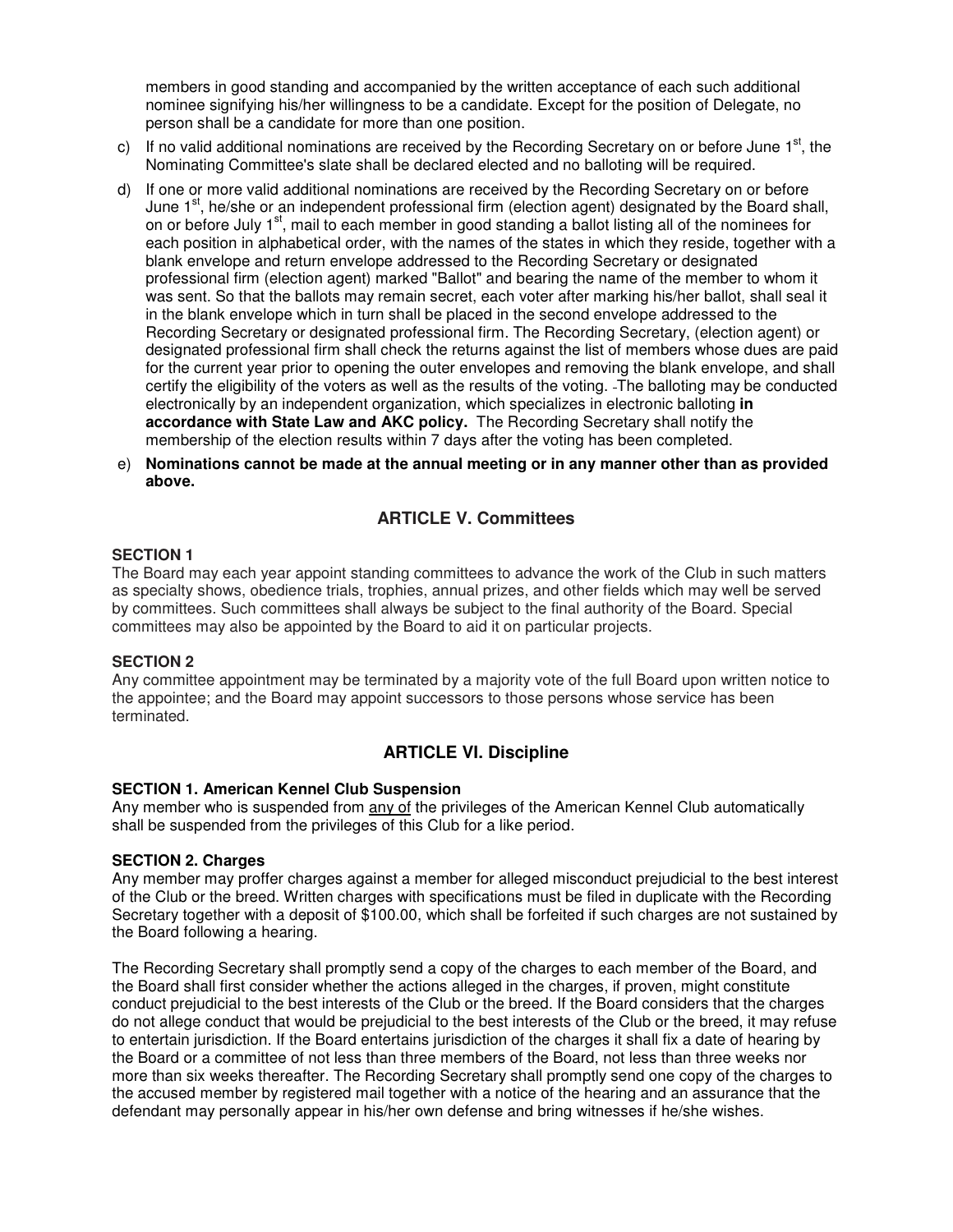#### **SECTION 3. Board Hearing**

The Board or Board Committee shall have complete authority to decide whether counsel may attend the hearing, but both complainant and defendant shall be treated uniformly in that regards. Should the charges be sustained, after hearing all the evidence and testimony presented by complainant and defendant, the Board or Board Committee may by a majority vote of those present either reprimand or suspend the defendant from all privileges of the Club for not more than six months from the date of the hearing. And, if it deems that punishment insufficient, it may also recommend to the membership that the penalty be expulsion. In such case, the suspension shall not restrict the defendant's right to appear before his fellow members at the ensuing Club meeting which considers the Board's or Board Committee's recommendation. Immediately after the Board or Board Committee has reached a decision its finding shall be put in written form and filed with the Recording Secretary. The Recording Secretary in turn shall notify each of the parties of the Board's decision and penalty, if any.

#### **SECTION 4. Disqualification**

Any member of the Board of Directors directly involved in disciplinary charges as either complainant or defendant shall disqualify himself/herself from participation in the case in any role other than as a witness.

#### **SECTION 5. Expulsion**

Expulsion of a member from the Club may be accomplished only at a meeting of the Club following a Board or Board Committee hearing and upon the Board's recommendation as provided in Section 3 of this article. Such proceeding may occur at an Annual Meeting or special meeting of the Club to be held within 60 days but not earlier than 30 days after the date of the Board's recommendation of expulsion.

The defendant shall have the privilege of appearing in his/her own behalf, though no evidence shall be taken at this meeting. The President shall read the charges and the Board's findings and recommendations, and shall invite the defendant, if present, to speak in his/her own behalf if he/she wishes. The meeting shall then vote by secret written ballot on the proposed expulsion. A 2/3 vote of those present and voting at the meeting shall be necessary for expulsion. If expulsion is not so voted, the Board's suspension shall stand.

### **ARTICLE VII. Amendments**

#### **SECTION 1**

Amendments to the Constitution and By-laws and to the Standard of the breed may be proposed by the Board of Directors or by written petition addressed to the Recording Secretary signed by 20 percent of the membership in good standing. Amendments proposed by such petition shall be promptly considered by the Board of Directors and must be submitted to the members with the recommendations of the Board by the Recording Secretary for a vote within 3 months of the date when the petition was received by the Recording Secretary. Proposed amendments to the Standard for the breed must be submitted to the members with recommendations of the Board by the Recording Secretary for a vote following the procedures established by the AKC Board of Directors.

#### **SECTION 2**

The Constitution and Bylaws may be amended at any time (or the Standard of the breed in accordance with AKC policies), provided a copy of the proposed amendment has been sent by the Recording Secretary to each member in good standing on the date of mailing, accompanied by a ballot on which a choice for or against the action to be taken shall be indicated. Dual-envelope procedures described in Article IV, Section 4(d) shall be followed in handling such ballots, to assure secrecy of the vote. The amendment proposed notice shall also specify a date not less than 30 days after the date of mailing, by which date the ballots must be returned to the Recording Secretary to be counted. The favorable vote of 2/3 of the members in good standing who return valid ballots within the time limit shall be required to effect any amendment.

#### **SECTION 3.**

**No amendment to the constitution and bylaws (or to the Standard for the breed) that is adopted by the club shall become effective until it has been approved by the Board of Directors of The American Kennel Club.**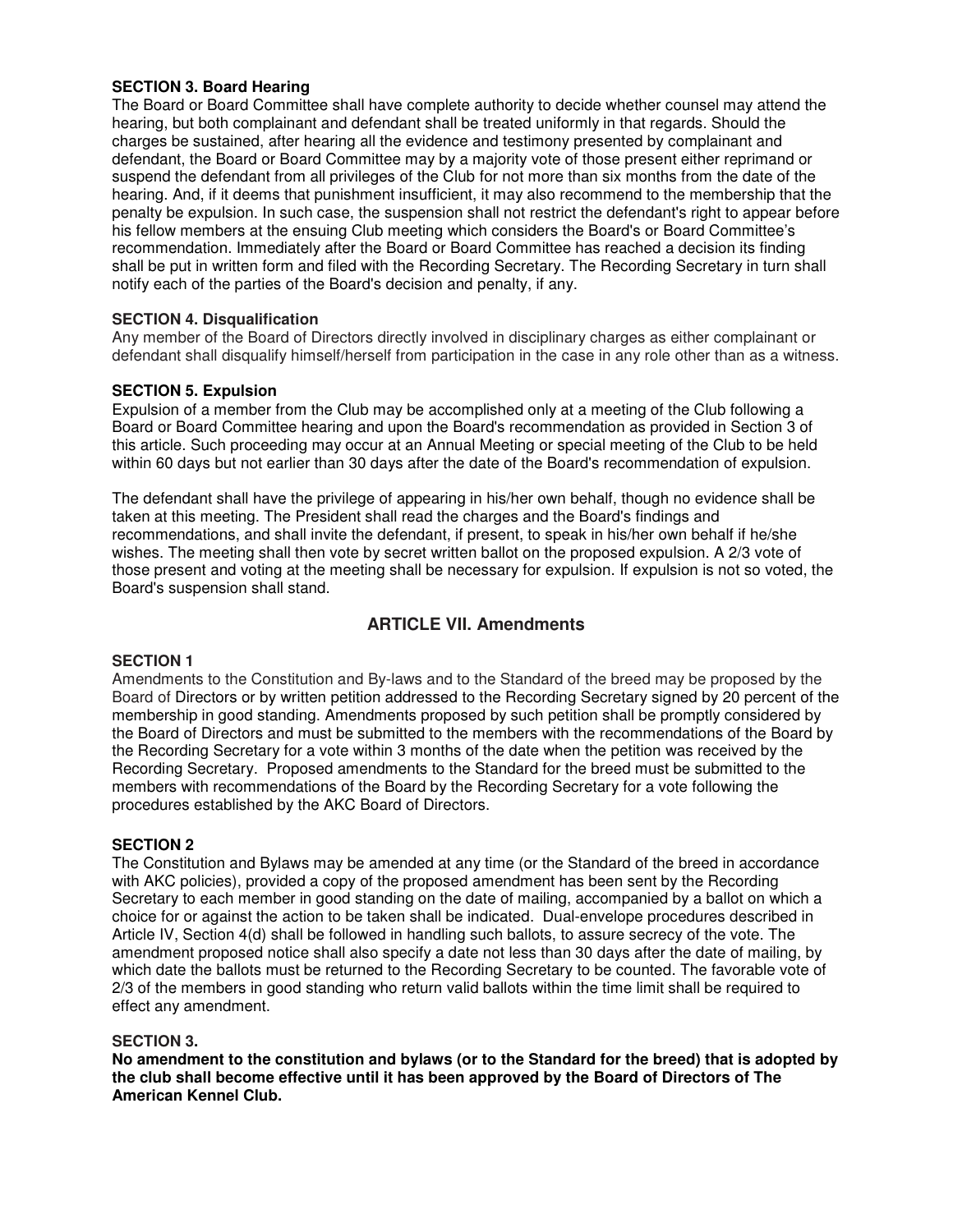### **ARTICLE VIII. Dissolution**

The Club may be dissolved at any time by the written consent of not less than 2/3 of the members. In the event of dissolution of the Club, other than for purposes of reorganization, whether voluntary or involuntary or by operation of law, none of the property of the Club nor any proceeds thereof, nor assets of the Club shall be distributed to any members of the Club, but, after payment of debts of the Club, its property and assets shall be given to a charitable organization for the benefit of dogs selected by the Board of Directors.

### **ARTICLE IX. Order of Business**

#### **SECTION 1.**

At meetings of the Club, the order of business, so far as the character and nature of the meeting may permit, shall be as follows:

- Roll Call
- Minutes of Last Meeting
- Report of President
- Report of Corresponding Secretary
- Report of Recording Secretary
- Report of Treasurer
- Report of Committees
- Elections of Officers and Board
- Election of New Members
- Unfinished Business
- New Business
- Adjournment

#### **SECTION 2.**

At a meeting of the Board, the order of business, unless otherwise directed by majority vote of those present, shall be as follows:

- Minutes of Last Meeting<br>• Beport of Becording Soc
- Report of Recording Secretary
- Report of Corresponding Secretary
- Report of Treasurer
- Report of Committees
- Unfinished Business
- Election of New Members
- New Business
- Adjournment

### **ARTICLE X. Parliamentary Authority**

#### **SECTION 1.**

### **Parliamentary Procedure**

The rules contained in Roberts Rules of Order, Revised shall govern the parliamentary procedure of the Club when not inconsistent with the Constitution and Bylaws of this Club and any other special rules of order the club may adopt.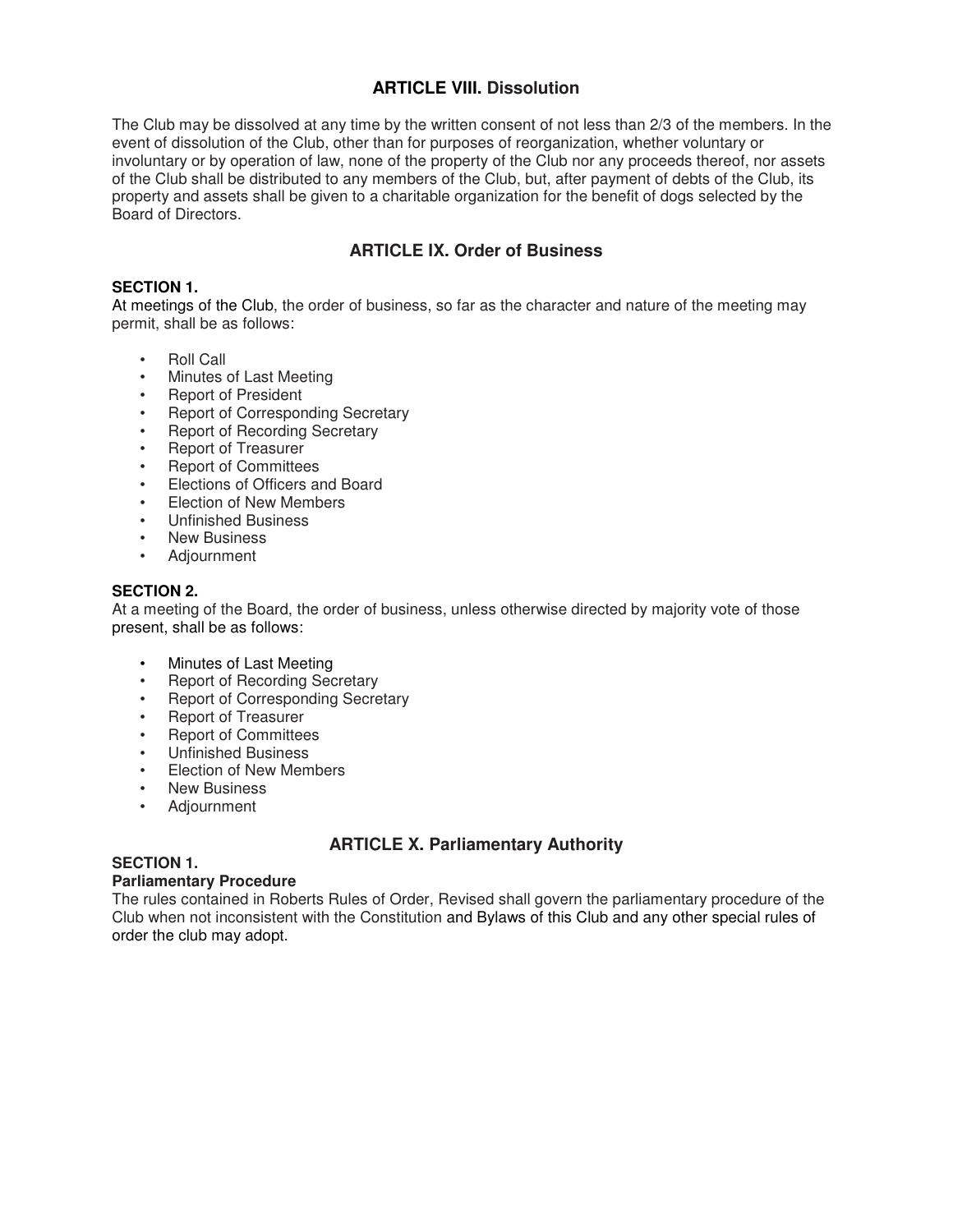

# **MBTCA's Recommended Health Testing Addendum**

The MBTCA Health Committee and the Board of Directors have created this addendum with the knowledge and information currently available regarding the health of the Miniature Bull Terrier. Together they have prepared the following list of tests which screen for health disorders known to affect the breed. All breedings shall be done with the intent of the preservation and betterment of the Miniature Bull Terrier, taking into consideration structure, health and temperament. The genetic tests currently available allow breeders to avoid producing puppies affected with certain serious genetic disorders without eliminating clinically healthy carriers from the gene pool.

**PUPPIES –** a BAER hearing testing, heart auscultation and DNA tests for PLL, LP, and LAD should be performed before any puppy leaves for its new home.

**BREEDING STOCK –** in addition to the above tests it is recommended that an echocardiogram of the heart and UP/UC for kidney values be done as indicated below. Please be aware that changes may occur in heart and kidney values as dogs mature. Echocardiograms performed under 2 years of age should be repeated after the dog is mature (2 years of age) and kidneys should be tested annually from 1 year of age on.

### **GENETIC HEALTH TESTING –**

The following are DNA tests performed by saliva swab or blood sample through several labs.

**PLL – (Primary Lens Luxation)** The lens of the eye is held in place behind the iris by a series of fibers called zonules. It functions to focus light rays on the retina in the back of the eye. If these fibers begin to breakdown, the lens becomes unstable, and if enough fibers breakdown the lens can luxate, or fall out of place. Lens luxation can either be a primary problem or secondary to other disease within the eye, such as chronic inflammation. Primary lens luxation is an inherited disease seen in many breeds of dog where spontaneous luxation of the lens occurs in early adulthood (most commonly 3-6 years of age). It often affects both eyes, although generally not at the same time. Lens luxation generally leads to inflammation and glaucoma which results in a blind and painful eye if left of untreated. If the lens luxates posteriorly (back), often times chronic daily medication can be used to keep the eye comfortable. If the lens luxates anteriorly (forward), often a surgery is needed for comfort due to glaucoma. Signs of lens luxation to watch for in your dog include redness to the white part of the eye, cloudiness to the clear part of the eye, squinting/closing/pawing at the eye, or any changes in vision. If lens luxation is suspected, your dog should be evaluated by a veterinarian immediately.

**LP - (Laryngeal Paralysis)** The trachea should open on two sides when breathing in and relax when breathing out. In dogs with laryngeal paralysis the muscles that normally draw the airway open do not function properly – the muscles don't pull open but instead get sucked into the opening, or in severe cases sucked shut. Early in the condition this creates increased noise when a dog breathes, later it can obstruct their airway and potentially be fatal. We now have a DNA marker to identify dogs that are carriers and dogs that are affected and may become symptomatic. Dogs carrying two copies of the mutation are considered to be at an increased risk of developing the disease.

**LAD – (Lethal Acrodermatitis)** Affected dogs were often referred to as "zincers" as for a long time the condition was thought to be a zinc deficiency disorder given the clinical similarity of LAD to a zinc deficiency disorder in humans called acrodermatitis enteropathica. Through an international collaboration between researchers from Austria, Finland, France, Switzerland, the UK and USA (and samples given by dog owners and breeders around the world) the genetic cause of LAD was finally identified in 2018. The researchers' data strongly suggests that LAD is a recessive disorder caused by